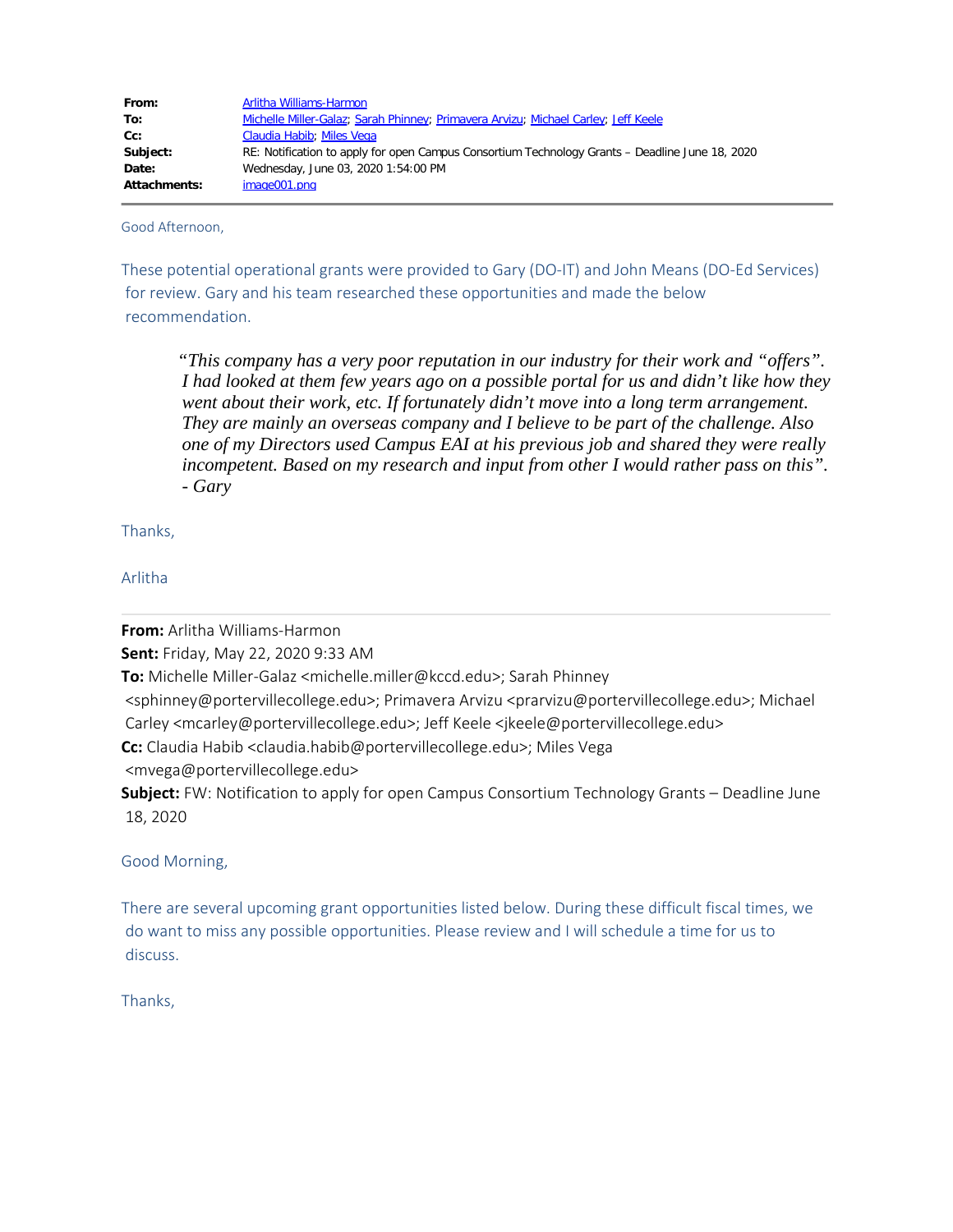

# Arlitha Harmon, Ph.D.

Vice President of Finance & Administrative Services Porterville College 100 E. College Avenue Porterville, CA 93257 559 791-2374 @PCollegePirates 559 791-2488 (fax)

**From:** Claudia Habib **Sent:** Friday, May 22, 2020 7:56 AM **To:** Thad Russell [<thad.russell@portervillecollege.edu](mailto:thad.russell@portervillecollege.edu)> **Cc:** Arlitha Williams-Harmon <**arlitha.williams@portervillecollege.edu> Subject:** Re: Notification to apply for open Campus Consortium Technology Grants – Deadline June 18, 2020

There are a couple of interesting grants in that list. In particular the Chatbot, since we want to expand it. Also the student the engagement grant. We would need to know if any match is required. A conversation with IT and Student Services would be necessary. We need to consider which technology may need district support as well.

Let's call the "Grants Committee" to look into it. I think Arlitha is part of it.

Thoughts?

Dr. Claudia Habib Porterville College President

**From:** Thad Russell [<thad.russell@portervillecollege.edu](mailto:thad.russell@portervillecollege.edu)>

**Sent:** Friday, May 22, 2020 7:35:33 AM

To: Claudia Habib [<claudia.habib@portervillecollege.edu](mailto:claudia.habib@portervillecollege.edu)>

**Subject:** Fwd: Notification to apply for open Campus Consortium Technology Grants – Deadline June 18, 2020

## Get [Outlook](https://aka.ms/o0ukef) for iOS

**From:** Michelle Miller-Galaz <[michelle.miller@kccd.edu>](mailto:michelle.miller@kccd.edu)

**Sent:** Friday, May 22, 2020 6:57:24 AM

**To:** Reagen Dozier [<reagen.dozier@portervillecollege.edu](mailto:reagen.dozier@portervillecollege.edu)>; Jay Navarrette

 [<jay.navarrette@portervillecollege.edu](mailto:jay.navarrette@portervillecollege.edu)>; Sarah Phinney [<sphinney@portervillecollege.edu](mailto:sphinney@portervillecollege.edu)>; Thad Russell [<thad.russell@portervillecollege.edu](mailto:thad.russell@portervillecollege.edu)>

**Subject:** FW: Notification to apply for open Campus Consortium Technology Grants – Deadline June 18, 2020

Are we applying for these grants? Are there already leads on campus?

**Michelle**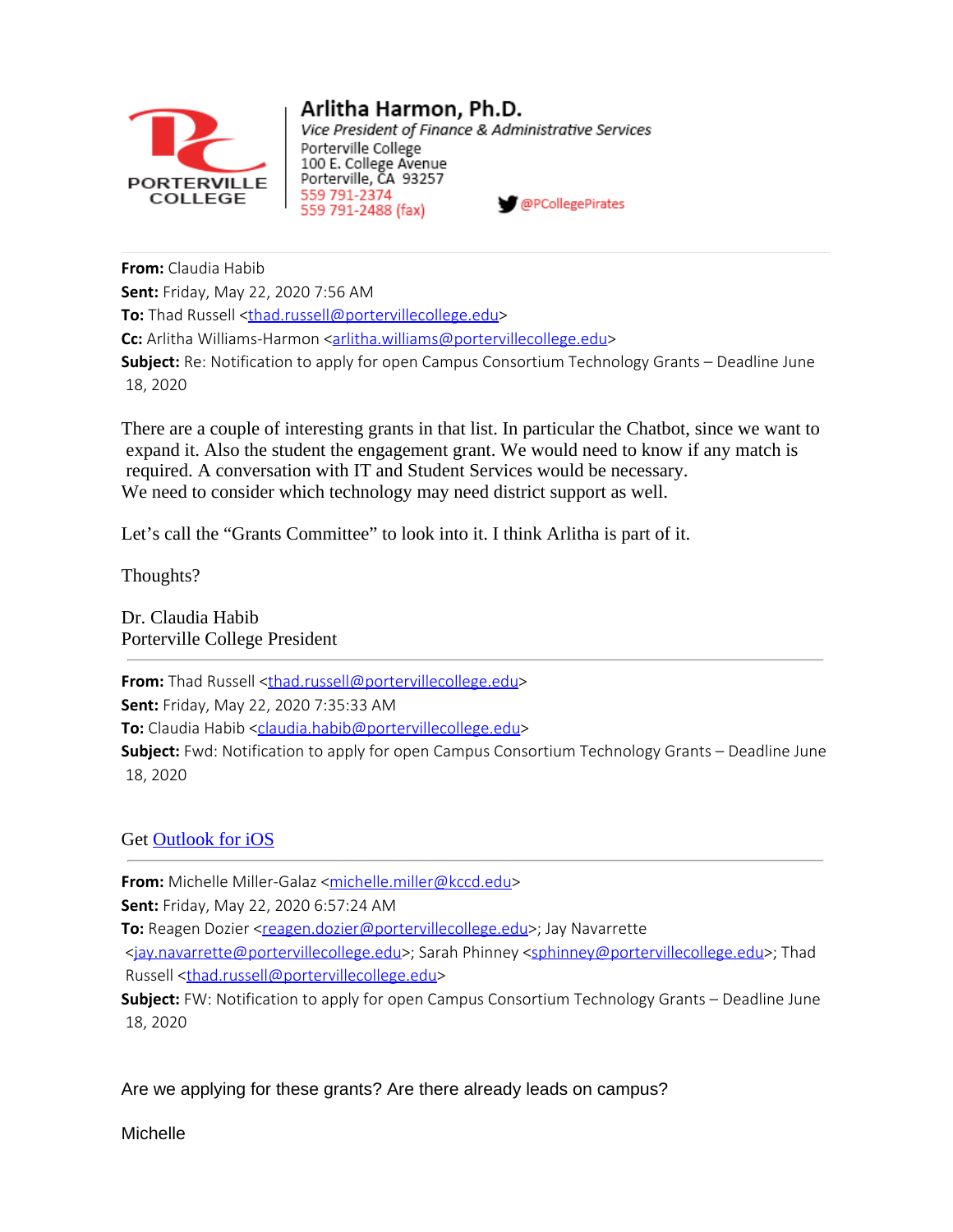Sent from my T-Mobile 4G LTE Device

-------- Original message --------

From: Mitchell Wilson [<mitchell.wilson@campusconsortium.org](mailto:mitchell.wilson@campusconsortium.org)>

Date: 5/22/20 6:28 AM (GMT-08:00)

To: Michelle Miller-Galaz [<michelle.miller@kccd.edu](mailto:michelle.miller@kccd.edu)>

Subject: Notification to apply for open Campus Consortium Technology Grants – Deadline June 18, 2020

Michele,

Campus Consortium invites you to apply for the following open Technology Grants:

- [COVID-19 Artificial Intelligence Chatbot Grant up to \\$50,000](https://linkprotect.cudasvc.com/url?a=http%3a%2f%2funsubscribe.campusconsortium.org%2fe%2f606301%2felligence-chatbot-grant-email-%2fyr7dn%2f591067781%3fh%3dd3CDei1HUsfxXU_-J14tp4qP1HgYJqbCBTjSdnOSaJM&c=E,1,w1zrTUr-EeLgcelBsgdbAcm92eximG9El66CfFOBTMhuycBNtvRhUp_ZZ_DwLCJ1l1YykaAbaxtTDY8ll7ky_p3-5yBUwGEqyk8941pL_ZnXq0JlEJXoh3AD&typo=1)
- [COVID-19 Online Learning & Work from Home Cybersecurity Grant up to \\$100,000](https://linkprotect.cudasvc.com/url?a=http%3a%2f%2funsubscribe.campusconsortium.org%2fe%2f606301%2fhome-cybersecurity-grant-email%2fyr7dq%2f591067781%3fh%3dd3CDei1HUsfxXU_-J14tp4qP1HgYJqbCBTjSdnOSaJM&c=E,1,7oNmfta7EW13SkM4sq8j9KiVqpsSzrdQtDgjw7ONloa1q5Zybne08sJiBoeFCsbMsNbZ093206P-GHkckJi0gIBWKGfLTxr6XxJXaWct&typo=1)
- [COVID-19 Business Continuity Planning Audit Grant up to \\$20,000](https://linkprotect.cudasvc.com/url?a=http%3a%2f%2funsubscribe.campusconsortium.org%2fe%2f606301%2fity-planning-audit-grant-email%2fyr7ds%2f591067781%3fh%3dd3CDei1HUsfxXU_-J14tp4qP1HgYJqbCBTjSdnOSaJM&c=E,1,qLNsuY-tq9iVRRjmRPbsa4WnFtYPL-Az0bxXiykbK8E_3ILqOkXqK4FsmLakf6nXD5Zo0Fu7sg09Skug69JTKNv8HfrSR759HpPfOgVrinkER6ILZhYy&typo=1)
- [After Hours & Weekends IT Help Desk Grant up to \\$20,000](https://linkprotect.cudasvc.com/url?a=http%3a%2f%2funsubscribe.campusconsortium.org%2fe%2f606301%2fit-help-desk-grant-email%2fyr7dv%2f591067781%3fh%3dd3CDei1HUsfxXU_-J14tp4qP1HgYJqbCBTjSdnOSaJM&c=E,1,8NLHPOBQv8qqKD2xLn46_bjSpFrMc9A4MDRgpr3oDq25TYFZMTomNezneviQuey7BJ4KDrocSX-vzg_e8wMo1o65io5lALqHvb_kJX31IsHX5jqH0duXg3Q,&typo=1)
- [Campus Intranet Portal Grant up to \\$250,000](https://linkprotect.cudasvc.com/url?a=http%3a%2f%2funsubscribe.campusconsortium.org%2fe%2f606301%2fus-intranet-portal-grant-email%2fyr7dx%2f591067781%3fh%3dd3CDei1HUsfxXU_-J14tp4qP1HgYJqbCBTjSdnOSaJM&c=E,1,_b2ka_euunKGR9Tt0JWwPBJxTXSqjcJEn04DPSv_wzMC7d8U90hJrRGtEWBTa8P3o7VEVxiC2cf-315YhHsoJkFmnYbkwG9zPB9BoDGZVzE,&typo=1)
- [Student Engagement Mobile App Grant up to \\$100,000](https://linkprotect.cudasvc.com/url?a=http%3a%2f%2funsubscribe.campusconsortium.org%2fe%2f606301%2fgement-mobile-app-grant-email-%2fyr7dz%2f591067781%3fh%3dd3CDei1HUsfxXU_-J14tp4qP1HgYJqbCBTjSdnOSaJM&c=E,1,bXR4I8LFRQk19MpxF_exEBnEzlZjKfcO23Ema2tvVSep5u81IR89okcY0XqH0neeQCkJohTTGJEAmR34Oo4Yf3jpAOXaNOr2ZtOxVIoyy_HLVvI,&typo=1)

## **Grants Provided by:**

These in-kind grants of software and services are underwritten by Campus Consortium technology vendors and are designed to give institutions an opportunity to lower operating costs of existing technology services or implement new technology services, affordably.

## **Steps to Apply for the Grant**

**Step 1)** Click on the grant(s) of your choice above and download the Grant Application Form. You may apply for one or more grants

**Step 2)** Complete the grant application

**Step 3)** Attach a "Letter of Intent" signed by executive sponsor (i.e. President/CFO/Provost)

 **Step 4)** Submit completed grant application to **[grantapplication@campusconsortium.org](mailto:grantapplication@campusconsortium.org) Key Grant Application Dates & Deadlines**

- Grant Application Submission Applications will be accepted until **June 18, 2020**
- *(For Shortlisted Applicants)* Grant Assessment & Technical Due Diligence Interview
- *(For Awardees)* Grant Award Package Walkthrough
- *(For Awardees)* Grant Award Master License and Services Agreement
- *(For Awardees)* Grant Award Statement of Work/SOW
- Grant Project Kickoff

Campus Consortium intends to announce Grant Awardees by **July 29, 2020**.

For more information visit [CampusConsortium.org](https://linkprotect.cudasvc.com/url?a=http%3a%2f%2funsubscribe.campusconsortium.org%2fe%2f606301%2f2020-05-22%2fyr7dl%2f591067781%3fh%3dd3CDei1HUsfxXU_-J14tp4qP1HgYJqbCBTjSdnOSaJM&c=E,1,sUs0bGaef6N5VFqTUhluNpiGj_yXXgrv1gG0XLRmaz8a8I_naNnGwqYL_lsvBrjcRSS9Yk_E3jm1-nKdwoLgN-Ukai6trcErw3M4EQXju1Q,&typo=1) or contact me at the email address below.